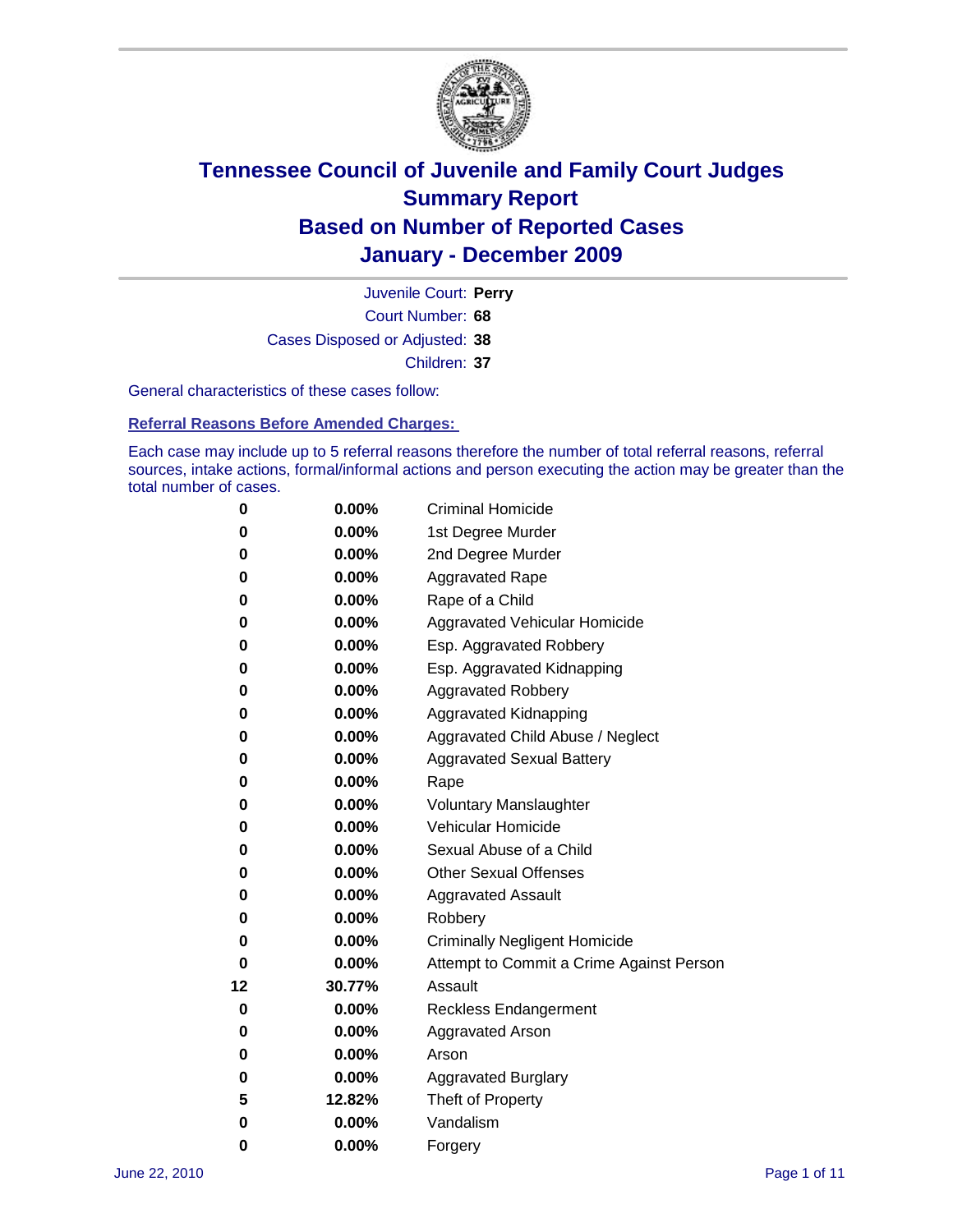

Court Number: **68** Juvenile Court: **Perry** Cases Disposed or Adjusted: **38** Children: **37**

#### **Referral Reasons Before Amended Charges:**

Each case may include up to 5 referral reasons therefore the number of total referral reasons, referral sources, intake actions, formal/informal actions and person executing the action may be greater than the total number of cases.

| $\boldsymbol{0}$ | 0.00% | <b>Worthless Checks</b>                                     |
|------------------|-------|-------------------------------------------------------------|
| 0                | 0.00% | Illegal Possession / Fraudulent Use of Credit / Debit Cards |
| 0                | 0.00% | <b>Burglary</b>                                             |
| 0                | 0.00% | Unauthorized Use of a Vehicle                               |
| 0                | 0.00% | <b>Cruelty to Animals</b>                                   |
| 0                | 0.00% | Sale of Controlled Substances                               |
| 0                | 0.00% | <b>Other Drug Offenses</b>                                  |
| 0                | 0.00% | Possession of Controlled Substances                         |
| 0                | 0.00% | <b>Criminal Attempt</b>                                     |
| 0                | 0.00% | Carrying Weapons on School Property                         |
| 0                | 0.00% | Unlawful Carrying / Possession of a Weapon                  |
| 0                | 0.00% | <b>Evading Arrest</b>                                       |
| 0                | 0.00% | Escape                                                      |
| 1                | 2.56% | Driving Under Influence (DUI)                               |
| 1                | 2.56% | Possession / Consumption of Alcohol                         |
| 0                | 0.00% | Resisting Stop, Frisk, Halt, Arrest or Search               |
| 0                | 0.00% | <b>Aggravated Criminal Trespass</b>                         |
| 2                | 5.13% | Harassment                                                  |
| 0                | 0.00% | Failure to Appear                                           |
| 0                | 0.00% | Filing a False Police Report                                |
| 0                | 0.00% | Criminal Impersonation                                      |
| 0                | 0.00% | <b>Disorderly Conduct</b>                                   |
| 0                | 0.00% | <b>Criminal Trespass</b>                                    |
| 0                | 0.00% | <b>Public Intoxication</b>                                  |
| 0                | 0.00% | Gambling                                                    |
| 1                | 2.56% | Traffic                                                     |
| 0                | 0.00% | <b>Local Ordinances</b>                                     |
| 0                | 0.00% | Violation of Wildlife Regulations                           |
| 0                | 0.00% | Contempt of Court                                           |
| 0                | 0.00% | Violation of Probation                                      |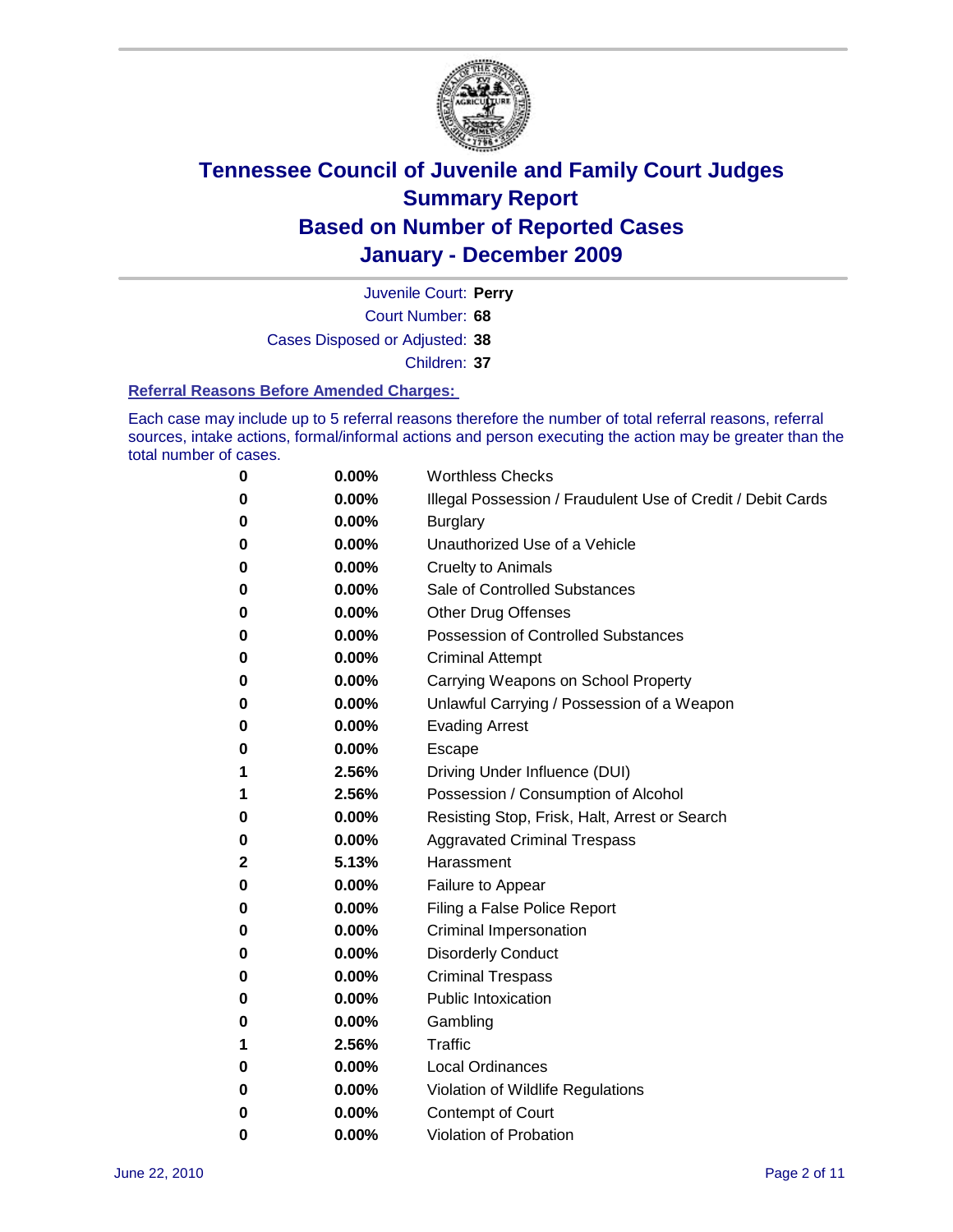

Court Number: **68** Juvenile Court: **Perry** Cases Disposed or Adjusted: **38** Children: **37**

#### **Referral Reasons Before Amended Charges:**

Each case may include up to 5 referral reasons therefore the number of total referral reasons, referral sources, intake actions, formal/informal actions and person executing the action may be greater than the total number of cases.

| 39           | 100.00%        | <b>Total Referrals</b>                                 |
|--------------|----------------|--------------------------------------------------------|
| 1            | 2.56%          | Other                                                  |
| 0            | 0.00%          | <b>Consent to Marry</b>                                |
| 0            | 0.00%          | <b>Request for Medical Treatment</b>                   |
| 0            | 0.00%          | <b>Child Support</b>                                   |
| $\bf{0}$     | 0.00%          | Paternity / Legitimation                               |
| 0            | 0.00%          | Visitation                                             |
| 1            | 2.56%          | Custody                                                |
| 0            | 0.00%          | <b>Foster Care Review</b>                              |
| 0            | 0.00%          | <b>Administrative Review</b>                           |
| 3            | 7.69%          | <b>Judicial Review</b>                                 |
| $\bf{0}$     | 0.00%          | Violation of Informal Adjustment                       |
| 0            | 0.00%          | <b>Violation of Pretrial Diversion</b>                 |
| $\bf{0}$     | 0.00%          | <b>Termination of Parental Rights</b>                  |
| 1            | 2.56%          | Dependency / Neglect                                   |
| 0            | 0.00%          | <b>Physically Abused Child</b>                         |
| 0            | 0.00%          | Sexually Abused Child                                  |
| 0            | 0.00%          | <b>Violation of Curfew</b>                             |
| 3<br>0       | 0.00%          | Violation of a Valid Court Order                       |
| 0            | 0.00%<br>7.69% | Out-of-State Runaway<br>Possession of Tobacco Products |
| 3            | 7.69%          | In-State Runaway                                       |
| $\mathbf{2}$ | 5.13%          | Truancy                                                |
| 3            | 7.69%          | Unruly Behavior                                        |
| 0            | 0.00%          | Violation of Aftercare                                 |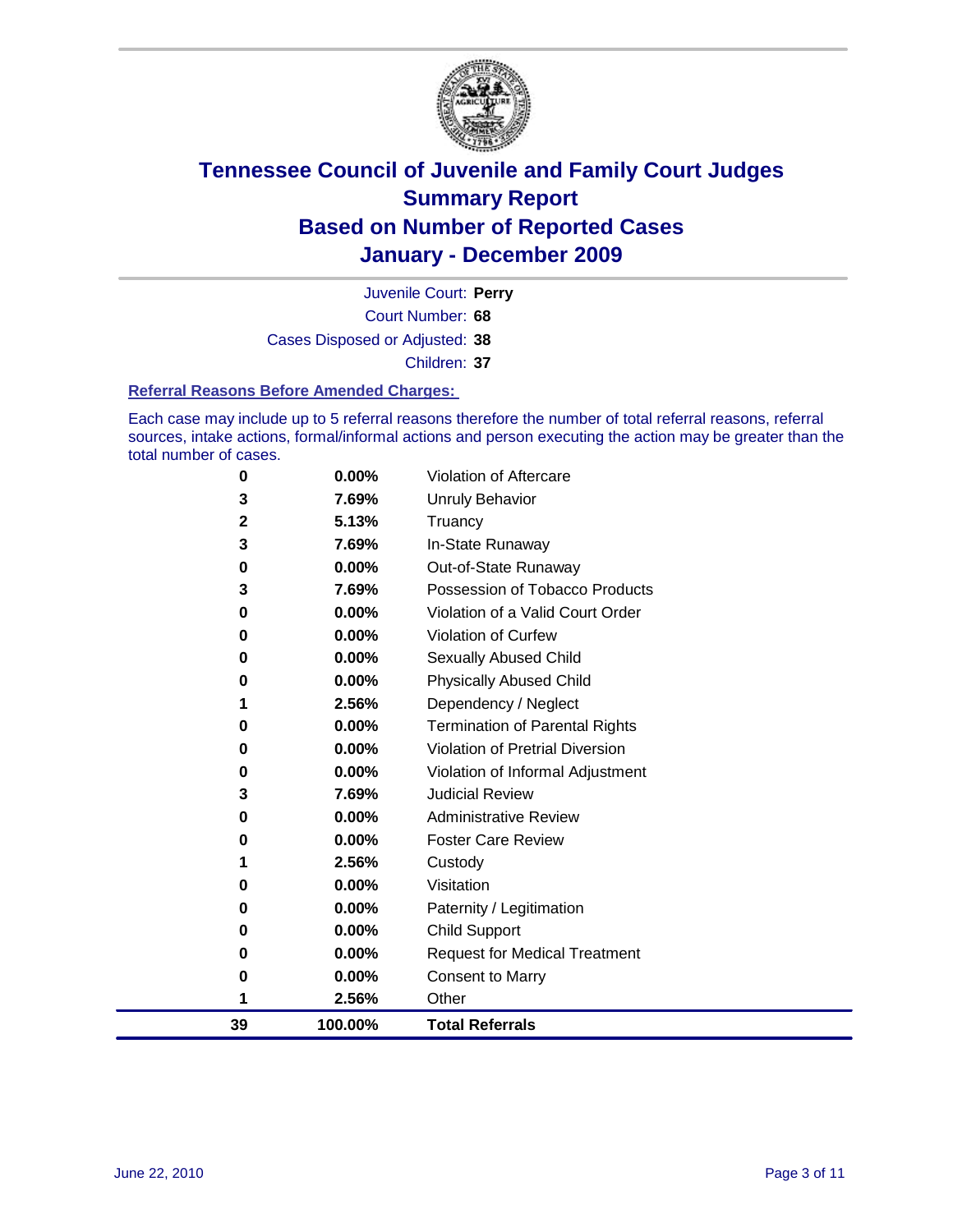

|                            | Juvenile Court: Perry          |                                   |  |  |
|----------------------------|--------------------------------|-----------------------------------|--|--|
|                            |                                | Court Number: 68                  |  |  |
|                            | Cases Disposed or Adjusted: 38 |                                   |  |  |
|                            |                                | Children: 37                      |  |  |
| <b>Referral Sources: 1</b> |                                |                                   |  |  |
| 10                         | 25.64%                         | <b>Law Enforcement</b>            |  |  |
| 1                          | 2.56%                          | Parents                           |  |  |
| 1                          | 2.56%                          | <b>Relatives</b>                  |  |  |
| 0                          | 0.00%                          | Self                              |  |  |
| 11                         | 28.21%                         | School                            |  |  |
| 0                          | 0.00%                          | <b>CSA</b>                        |  |  |
| 1                          | 2.56%                          | <b>DCS</b>                        |  |  |
| 0                          | 0.00%                          | Other State Department            |  |  |
| 0                          | 0.00%                          | <b>District Attorney's Office</b> |  |  |
| 3                          | 7.69%                          | <b>Court Staff</b>                |  |  |
| 0                          | 0.00%                          | Social Agency                     |  |  |
| 0                          | 0.00%                          | <b>Other Court</b>                |  |  |
| 8                          | 20.51%                         | Victim                            |  |  |
| 0                          | 0.00%                          | Child & Parent                    |  |  |
| 0                          | 0.00%                          | Hospital                          |  |  |
| 0                          | 0.00%                          | Unknown                           |  |  |
| 4                          | 10.26%                         | Other                             |  |  |
| 39                         | 100.00%                        | <b>Total Referral Sources</b>     |  |  |

### **Age of Child at Referral: 2**

| 40.54%<br>0.00%<br>0.00% | Ages 17 through 18<br>Ages 19 and Over<br><b>Unknown</b> |
|--------------------------|----------------------------------------------------------|
|                          |                                                          |
|                          |                                                          |
|                          |                                                          |
| 40.54%                   | Ages 15 through 16                                       |
| 13.51%                   | Ages 13 through 14                                       |
| 0.00%                    | Ages 11 through 12                                       |
|                          |                                                          |
|                          |                                                          |

<sup>1</sup> If different than number of Referral Reasons (39), verify accuracy of your court's data.

<sup>2</sup> One child could be counted in multiple categories, verify accuracy of your court's data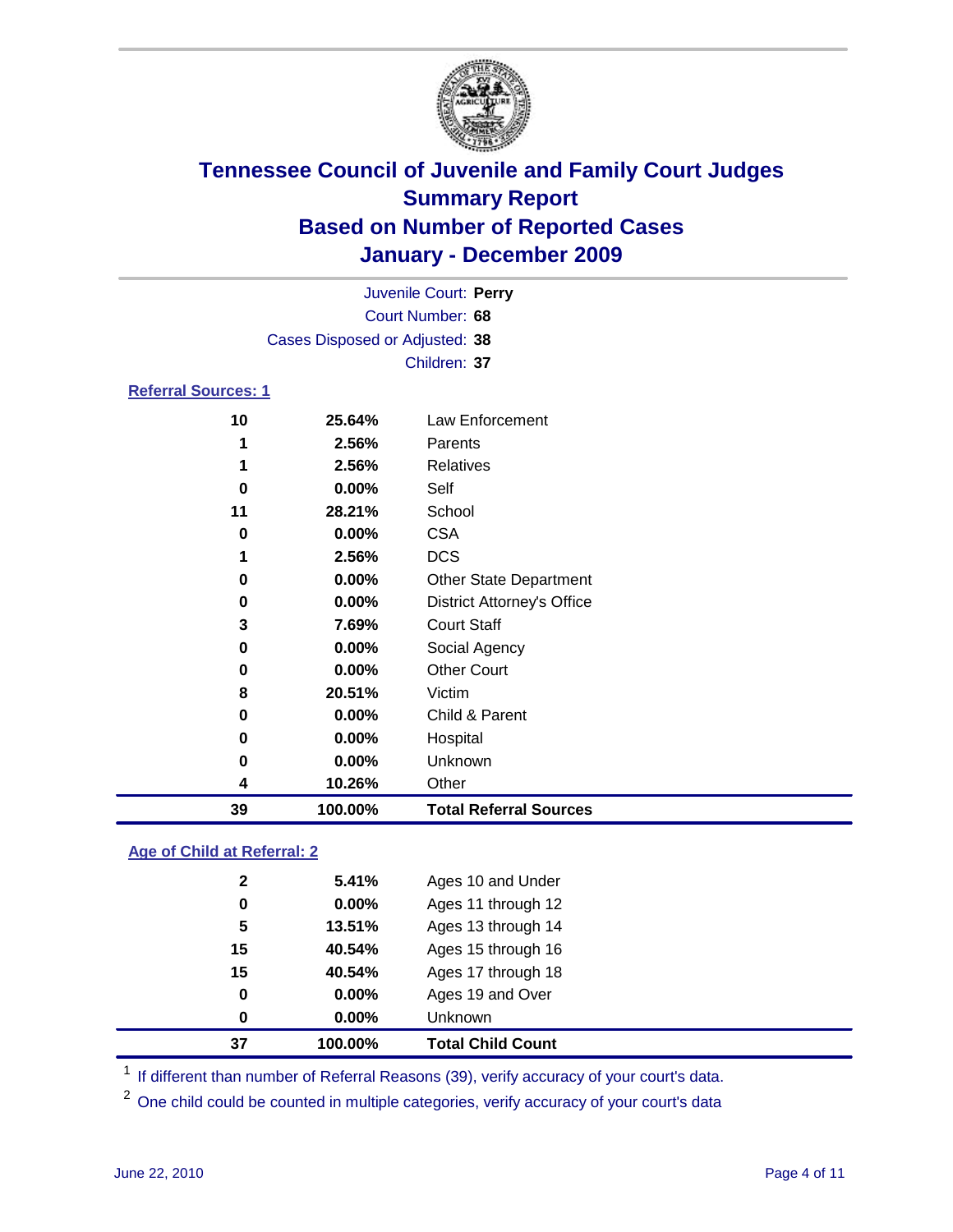

| Juvenile Court: Perry                   |                                |                          |  |  |
|-----------------------------------------|--------------------------------|--------------------------|--|--|
|                                         |                                | Court Number: 68         |  |  |
|                                         | Cases Disposed or Adjusted: 38 |                          |  |  |
|                                         |                                | Children: 37             |  |  |
| Sex of Child: 1                         |                                |                          |  |  |
| 29                                      | 78.38%                         | Male                     |  |  |
| 8                                       | 21.62%                         | Female                   |  |  |
| $\mathbf 0$                             | 0.00%                          | Unknown                  |  |  |
| 37                                      | 100.00%                        | <b>Total Child Count</b> |  |  |
| Race of Child: 1                        |                                |                          |  |  |
| 29                                      | 78.38%                         | White                    |  |  |
| 8                                       | 21.62%                         | African American         |  |  |
| 0                                       | 0.00%                          | Native American          |  |  |
| 0                                       | 0.00%                          | Asian                    |  |  |
| 0                                       | 0.00%                          | Mixed                    |  |  |
| 0                                       | 0.00%                          | Unknown                  |  |  |
| 37                                      | 100.00%                        | <b>Total Child Count</b> |  |  |
| <b>Hispanic Origin: 1</b>               |                                |                          |  |  |
| $\mathbf 0$                             | 0.00%                          | Yes                      |  |  |
| 37                                      | 100.00%                        | No                       |  |  |
| $\mathbf 0$                             | 0.00%                          | Unknown                  |  |  |
| 37                                      | 100.00%                        | <b>Total Child Count</b> |  |  |
| <b>School Enrollment of Children: 1</b> |                                |                          |  |  |
| 24                                      | 64.86%                         | Yes                      |  |  |
| 6                                       | 16.22%                         | No                       |  |  |
| $\overline{7}$                          | 18.92%                         | Unknown                  |  |  |
| 37                                      | 100.00%                        | <b>Total Child Count</b> |  |  |

One child could be counted in multiple categories, verify accuracy of your court's data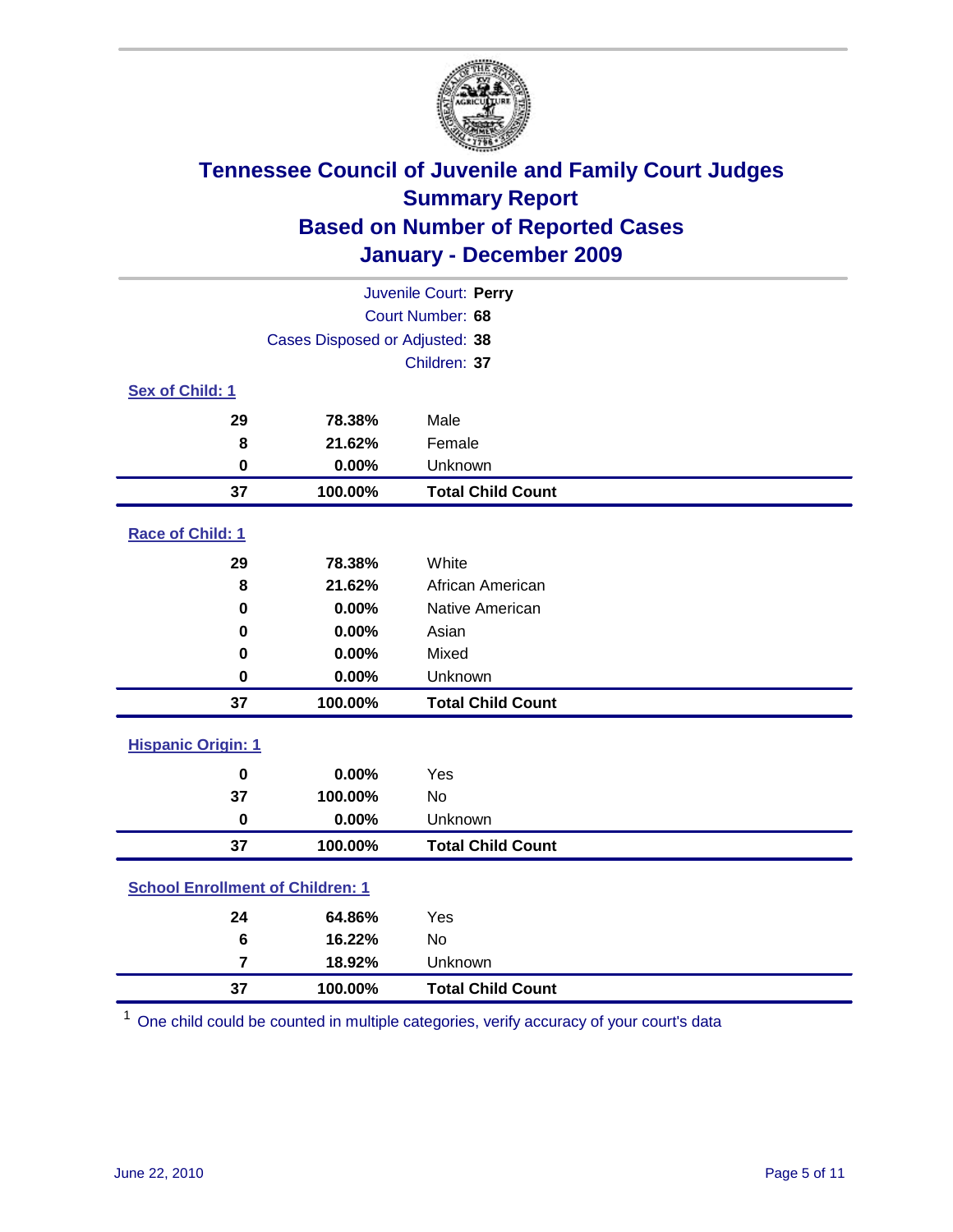

Court Number: **68** Juvenile Court: **Perry** Cases Disposed or Adjusted: **38** Children: **37 Living Arrangement of Child at Time of Referral: 1 21.62%** With Both Biological Parents

| 37 | 100.00%  | <b>Total Child Count</b>             |
|----|----------|--------------------------------------|
| 0  | $0.00\%$ | Other                                |
| 0  | $0.00\%$ | Unknown                              |
| 0  | $0.00\%$ | Independent                          |
| 3  | 8.11%    | In an Institution                    |
| 13 | 35.14%   | In a Residential Center              |
| 0  | $0.00\%$ | In a Group Home                      |
| 0  | $0.00\%$ | <b>With Foster Family</b>            |
|    | 2.70%    | <b>With Adoptive Parents</b>         |
| 1  | 2.70%    | <b>With Relatives</b>                |
| 1  | 2.70%    | <b>With Father</b>                   |
| 9  | 24.32%   | With Mother                          |
| 1  | 2.70%    | With Mother and Stepfather           |
| 0  | $0.00\%$ | With Father and Stepmother           |
| v  | 41.V470  | <u>WILL DOLL DIOIOGICAL LATERIUS</u> |

### **Type of Detention: 2**

| 38 | 100.00%               | <b>Total Detention Count</b> |
|----|-----------------------|------------------------------|
|    | 0.00%<br>0            | Other                        |
| 22 | 57.89%                | Does Not Apply               |
|    | 0<br>$0.00\%$         | Unknown                      |
|    | 0<br>$0.00\%$         | <b>Psychiatric Hospital</b>  |
|    | 0.00%<br>0            | Jail - No Separation         |
|    | 0<br>$0.00\%$         | Jail - Partial Separation    |
|    | $0.00\%$<br>0         | Jail - Complete Separation   |
|    | $\mathbf{2}$<br>5.26% | Juvenile Detention Facility  |
| 14 | 36.84%                | Non-Secure Placement         |
|    |                       |                              |

<sup>1</sup> One child could be counted in multiple categories, verify accuracy of your court's data

<sup>2</sup> If different than number of Cases (38) verify accuracy of your court's data.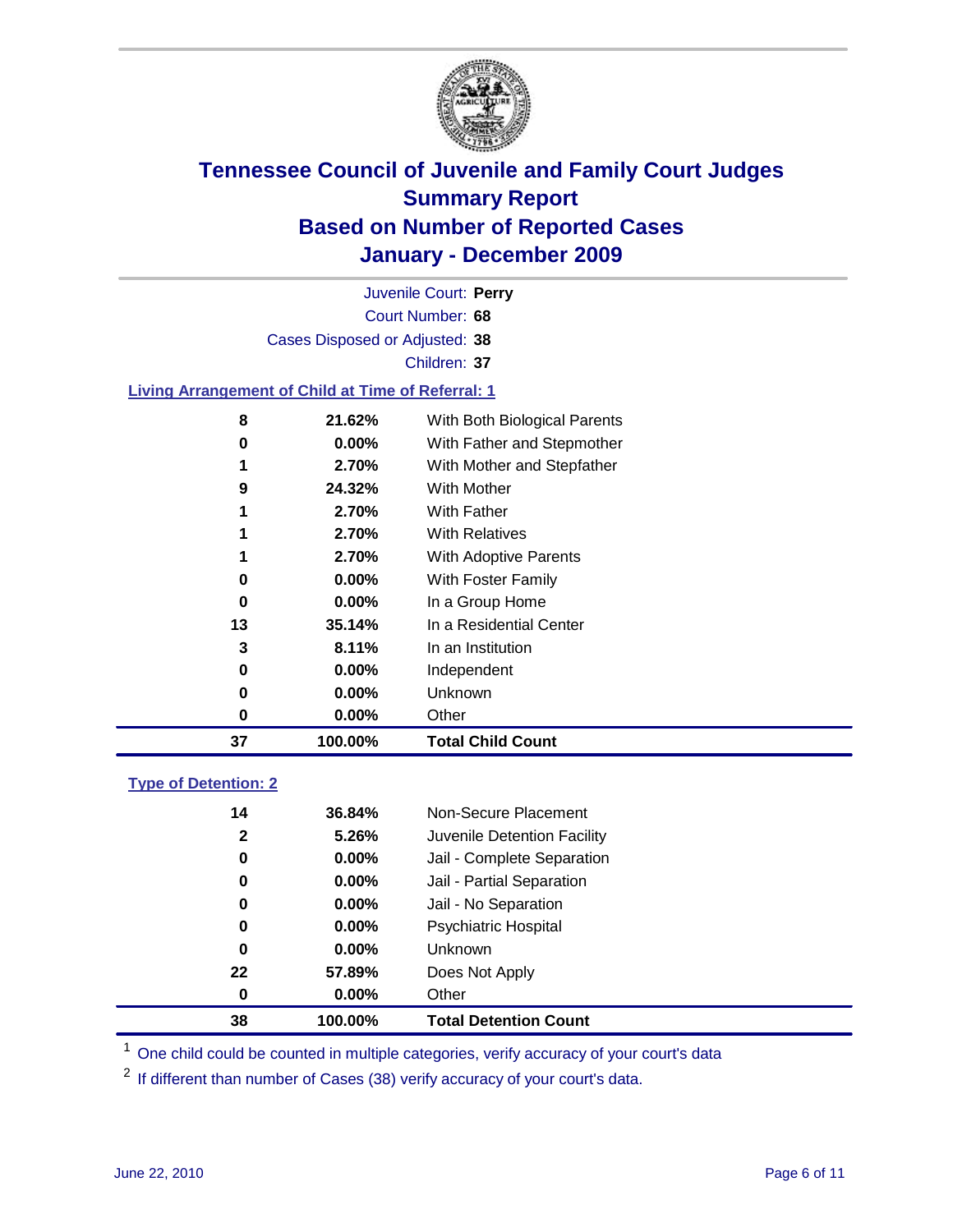

|                                                                        | Juvenile Court: Perry          |                                      |  |  |  |
|------------------------------------------------------------------------|--------------------------------|--------------------------------------|--|--|--|
|                                                                        | Court Number: 68               |                                      |  |  |  |
|                                                                        | Cases Disposed or Adjusted: 38 |                                      |  |  |  |
| Children: 37                                                           |                                |                                      |  |  |  |
| <b>Placement After Secure Detention Hearing: 1</b>                     |                                |                                      |  |  |  |
| 34                                                                     | 89.47%                         | Returned to Prior Living Arrangement |  |  |  |
| 5.26%<br>$\boldsymbol{2}$<br>0.00%<br>$\mathbf 0$<br>0.00%<br>$\bf{0}$ |                                | Juvenile Detention Facility          |  |  |  |
|                                                                        |                                | Jail                                 |  |  |  |
|                                                                        |                                | Shelter / Group Home                 |  |  |  |
| 0                                                                      | 0.00%                          | <b>Foster Family Home</b>            |  |  |  |
| 0                                                                      | 0.00%                          | Psychiatric Hospital                 |  |  |  |
| 0                                                                      | 0.00%                          | Unknown                              |  |  |  |
| 0                                                                      | 0.00%                          | Does Not Apply                       |  |  |  |
| 2                                                                      | 5.26%                          | Other                                |  |  |  |
| 38                                                                     | 100.00%                        | <b>Total Placement Count</b>         |  |  |  |
| <b>Intake Actions: 2</b>                                               |                                |                                      |  |  |  |
| 34                                                                     | 87.18%                         | <b>Petition Filed</b>                |  |  |  |
| $\mathbf 0$                                                            | 0.00%                          | <b>Motion Filed</b>                  |  |  |  |
| $\mathbf{2}$                                                           | 5.13%                          | <b>Citation Processed</b>            |  |  |  |
| $\bf{0}$                                                               | 0.00%                          | Notification of Paternity Processed  |  |  |  |
| 3                                                                      | 7.69%                          | Scheduling of Judicial Review        |  |  |  |
| 0                                                                      | 0.00%                          | Scheduling of Administrative Review  |  |  |  |
| 0                                                                      | 0.00%                          | Scheduling of Foster Care Review     |  |  |  |
| 0                                                                      | 0.00%                          | Unknown                              |  |  |  |
| 0                                                                      | 0.00%                          | Does Not Apply                       |  |  |  |
|                                                                        |                                |                                      |  |  |  |
| $\pmb{0}$                                                              | 0.00%                          | Other                                |  |  |  |

<sup>1</sup> If different than number of Cases (38) verify accuracy of your court's data.

<sup>2</sup> If different than number of Referral Reasons (39), verify accuracy of your court's data.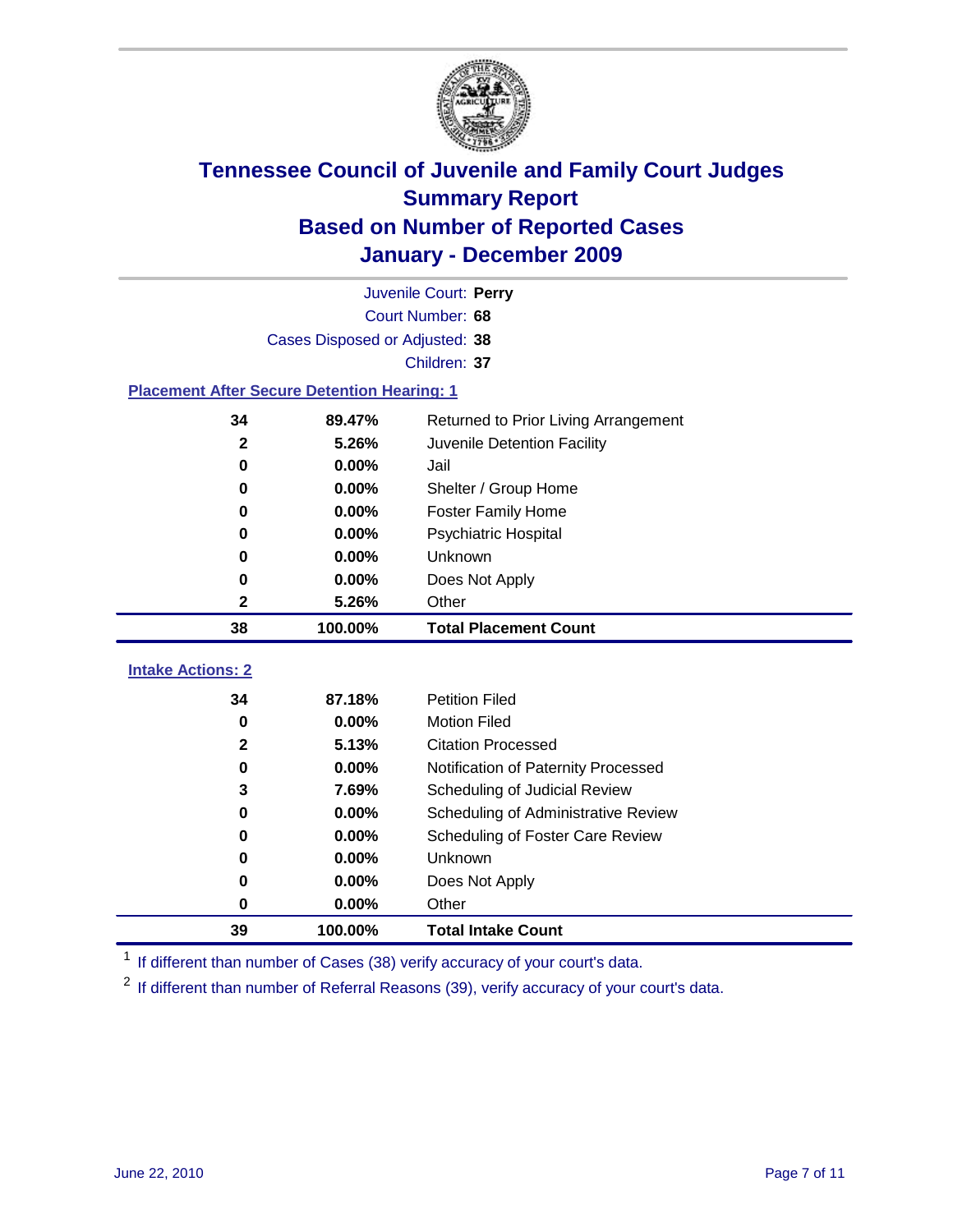

Court Number: **68** Juvenile Court: **Perry** Cases Disposed or Adjusted: **38** Children: **37**

#### **Last Grade Completed by Child: 1**

| 0            | 0.00%   | Too Young for School         |
|--------------|---------|------------------------------|
| 0            | 0.00%   | Preschool                    |
| 0            | 0.00%   | Kindergarten                 |
| 0            | 0.00%   | 1st Grade                    |
| 0            | 0.00%   | 2nd Grade                    |
| 0            | 0.00%   | 3rd Grade                    |
| 0            | 0.00%   | 4th Grade                    |
| 0            | 0.00%   | 5th Grade                    |
| 0            | 0.00%   | 6th Grade                    |
| 3            | 8.11%   | 7th Grade                    |
| 3            | 8.11%   | 8th Grade                    |
| 0            | 0.00%   | 9th Grade                    |
| 0            | 0.00%   | 10th Grade                   |
| 3            | 8.11%   | 11th Grade                   |
| 3            | 8.11%   | 12th Grade                   |
| 0            | 0.00%   | Non-Graded Special Ed        |
| 0            | 0.00%   | GED                          |
| 0            | 0.00%   | Graduated                    |
| $\mathbf{2}$ | 5.41%   | <b>Never Attended School</b> |
| 23           | 62.16%  | Unknown                      |
| $\pmb{0}$    | 0.00%   | Other                        |
| 37           | 100.00% | <b>Total Child Count</b>     |

### **Enrolled in Special Education: 1**

| 0       | $0.00\%$         | Yes                      |
|---------|------------------|--------------------------|
| 9<br>28 | 24.32%<br>75.68% | No<br><b>Unknown</b>     |
| 37      | 100.00%          | <b>Total Child Count</b> |

One child could be counted in multiple categories, verify accuracy of your court's data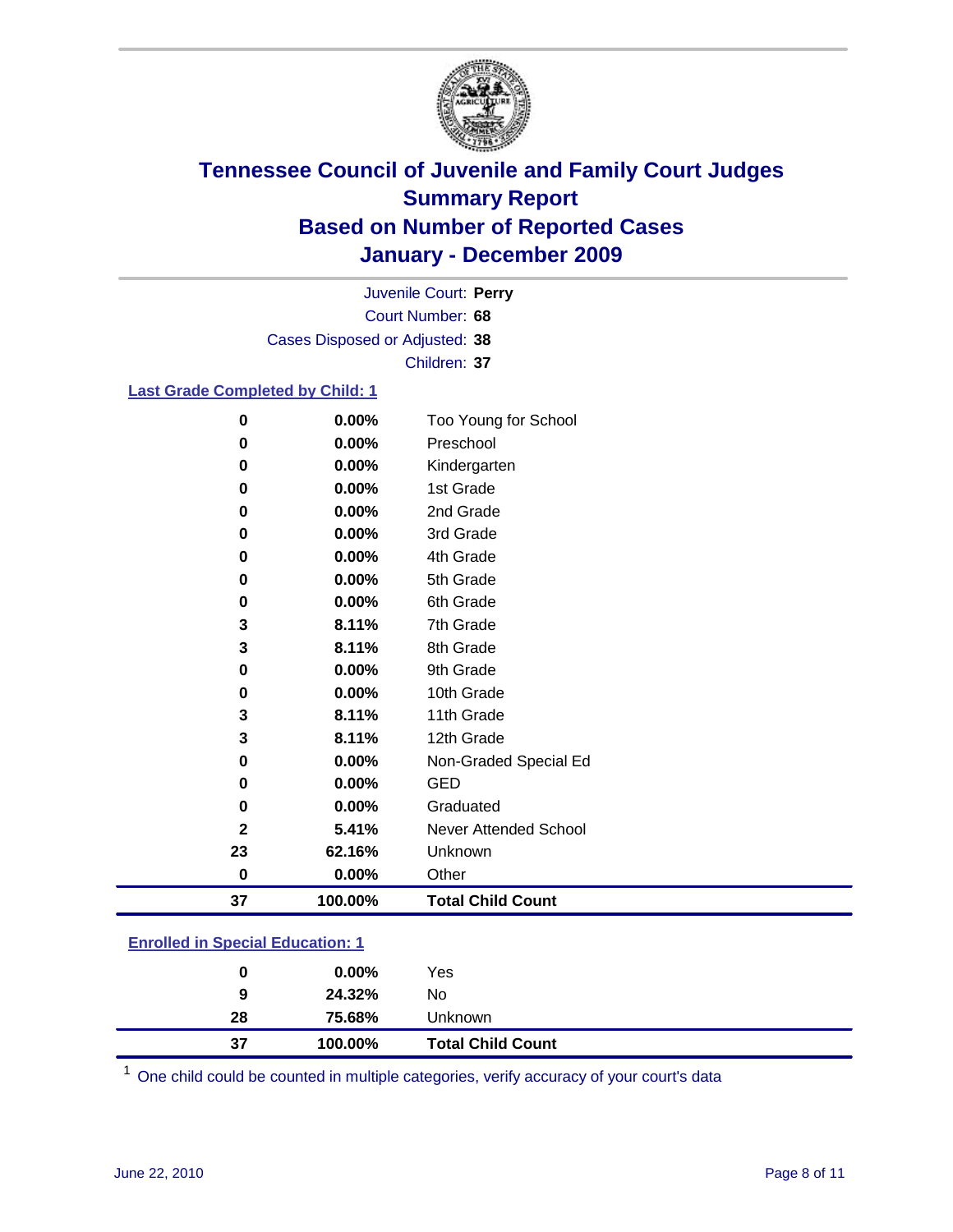

|                                |          | Juvenile Court: Perry     |  |
|--------------------------------|----------|---------------------------|--|
|                                |          | Court Number: 68          |  |
| Cases Disposed or Adjusted: 38 |          |                           |  |
| Children: 37                   |          |                           |  |
| <b>Action Executed By: 1</b>   |          |                           |  |
| 39                             | 100.00%  | Judge                     |  |
| 0                              | $0.00\%$ | Referee                   |  |
| 0                              | $0.00\%$ | <b>YSO</b>                |  |
| 0                              | $0.00\%$ | Other                     |  |
| 0                              | $0.00\%$ | Unknown                   |  |
| 39                             | 100.00%  | <b>Total Action Count</b> |  |

### **Formal / Informal Actions: 1**

|    | 2.56%    | Dismissed                                        |
|----|----------|--------------------------------------------------|
| 0  | $0.00\%$ | Retired / Nolle Prosequi                         |
| 0  | $0.00\%$ | <b>Complaint Substantiated Delinquent</b>        |
| 0  | $0.00\%$ | <b>Complaint Substantiated Status Offender</b>   |
| 0  | $0.00\%$ | <b>Complaint Substantiated Dependent/Neglect</b> |
| 0  | $0.00\%$ | <b>Complaint Substantiated Abused</b>            |
| 0  | $0.00\%$ | <b>Complaint Substantiated Mentally III</b>      |
|    | 2.56%    | Informal Adjustment                              |
| 0  | $0.00\%$ | <b>Pretrial Diversion</b>                        |
| 0  | 0.00%    | <b>Transfer to Adult Court Hearing</b>           |
| 0  | 0.00%    | Charges Cleared by Transfer to Adult Court       |
| 6  | 15.38%   | Special Proceeding                               |
| 14 | 35.90%   | <b>Review Concluded</b>                          |
| 16 | 41.03%   | Case Held Open                                   |
| 1  | 2.56%    | Other                                            |
| 0  | $0.00\%$ | Unknown                                          |
| 39 | 100.00%  | <b>Total Action Count</b>                        |

<sup>1</sup> If different than number of Referral Reasons (39), verify accuracy of your court's data.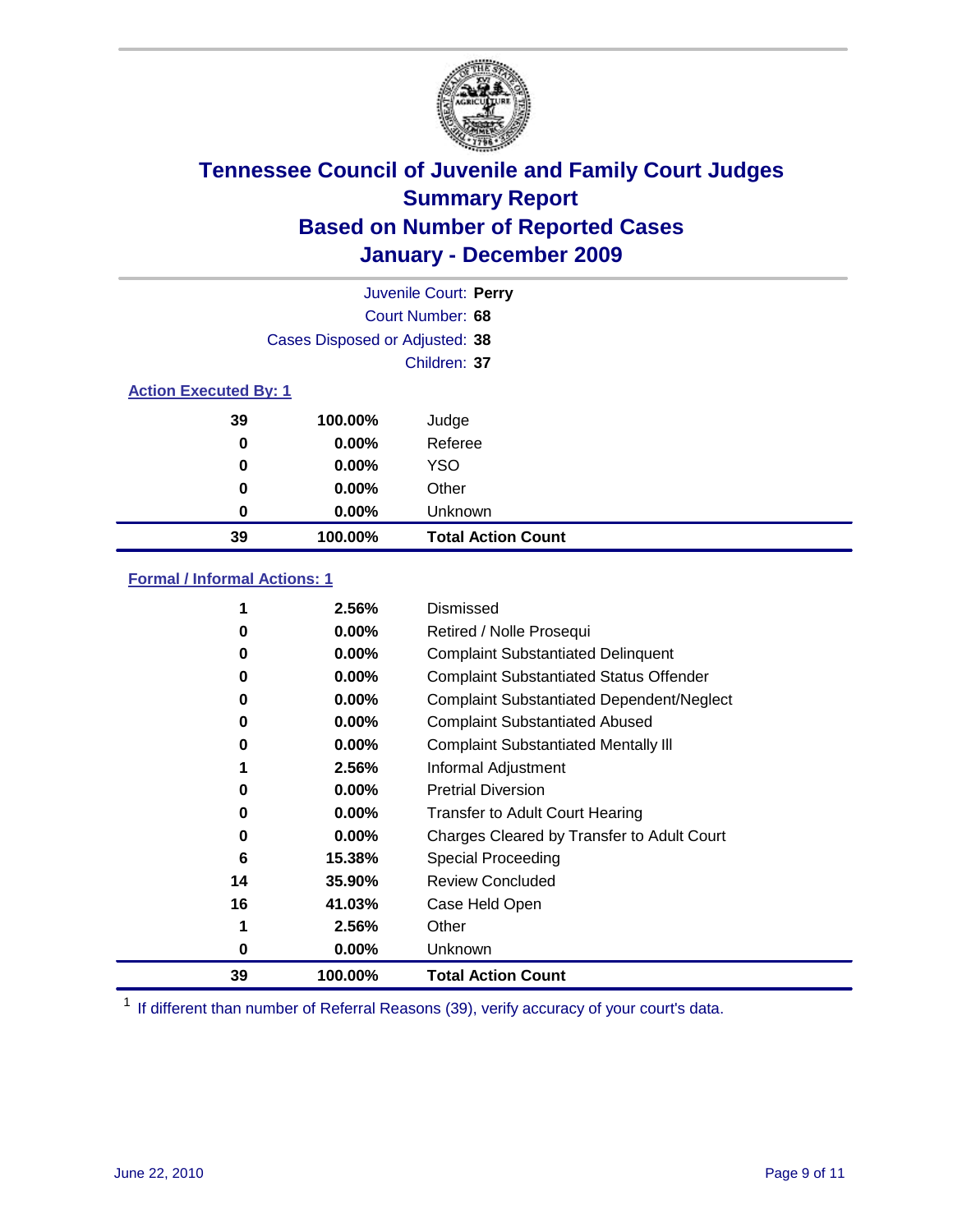

|                       |                                | Juvenile Court: Perry                                 |
|-----------------------|--------------------------------|-------------------------------------------------------|
|                       |                                | Court Number: 68                                      |
|                       | Cases Disposed or Adjusted: 38 |                                                       |
|                       |                                | Children: 37                                          |
| <b>Case Outcomes:</b> |                                | There can be multiple outcomes for one child or case. |
| 7                     | 14.29%                         | <b>Case Dismissed</b>                                 |
| 0                     | $0.00\%$                       | Case Retired or Nolle Prosequi                        |
| 1                     | 2.04%                          | Warned / Counseled                                    |
| 7                     | 14.29%                         | Held Open For Review                                  |
| 5                     | 10.20%                         | Supervision / Probation to Juvenile Court             |
| 0                     | 0.00%                          | <b>Probation to Parents</b>                           |
| 1                     | 2.04%                          | Referral to Another Entity for Supervision / Service  |
| 1                     | 2.04%                          | Referred for Mental Health Counseling                 |
| 0                     | 0.00%                          | Referred for Alcohol and Drug Counseling              |
| 0                     | 0.00%                          | <b>Referred to Alternative School</b>                 |
| 0                     | 0.00%                          | Referred to Private Child Agency                      |
| 1                     | 2.04%                          | Referred to Defensive Driving School                  |
| 3                     | 6.12%                          | Referred to Alcohol Safety School                     |
| 1                     | 2.04%                          | Referred to Juvenile Court Education-Based Program    |
| 0                     | 0.00%                          | Driver's License Held Informally                      |
| 0                     | 0.00%                          | <b>Voluntary Placement with DMHMR</b>                 |
| 0                     | 0.00%                          | <b>Private Mental Health Placement</b>                |
| 0                     | 0.00%                          | <b>Private MR Placement</b>                           |
| 0                     | 0.00%                          | Placement with City/County Agency/Facility            |
| 0                     | 0.00%                          | Placement with Relative / Other Individual            |
| 3                     | 6.12%                          | Fine                                                  |
| 2                     | 4.08%                          | <b>Public Service</b>                                 |
| 0                     | 0.00%                          | Restitution                                           |
| 0                     | 0.00%                          | <b>Runaway Returned</b>                               |
| 1                     | 2.04%                          | No Contact Order                                      |
| U                     | 0.00%                          | Injunction Other than No Contact Order                |
| 0                     | 0.00%                          | <b>House Arrest</b>                                   |
| 0                     | 0.00%                          | <b>Court Defined Curfew</b>                           |
| 0                     | 0.00%                          | Dismissed from Informal Adjustment                    |
| 0                     | 0.00%                          | <b>Dismissed from Pretrial Diversion</b>              |
| 0                     | 0.00%                          | Released from Probation                               |
| 0                     | 0.00%                          | <b>Transferred to Adult Court</b>                     |
| 0                     | $0.00\%$                       | <b>DMHMR Involuntary Commitment</b>                   |